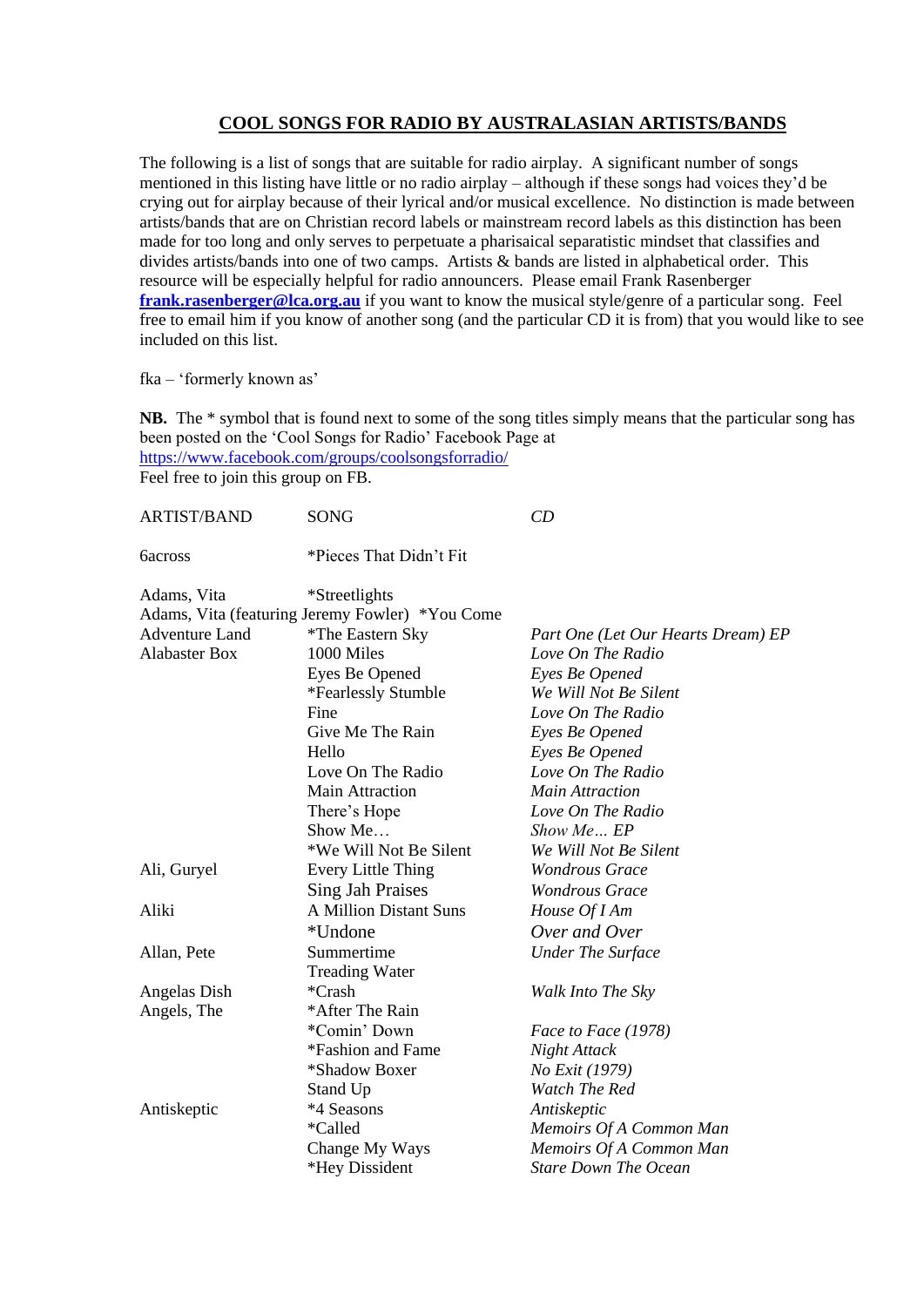| Attwells, Greg                      | *Home                                           | Into The Sea                              |
|-------------------------------------|-------------------------------------------------|-------------------------------------------|
| <b>Available At The Counter</b>     | *Life Forever                                   | Optimism EP                               |
| Avion                               | *I Need You                                     | Avion                                     |
| Badloves, The                       | *I Remember                                     | Get On Board                              |
|                                     | *Lost                                           | Get On Board                              |
| <b>Battered Fish</b>                | *Set Up                                         | Modern                                    |
|                                     | *Rise                                           | Modern                                    |
| <b>Beggars</b> True                 | <i>*Landslide</i>                               |                                           |
| Bernardine                          | *Day by Day                                     | <b>Bernardine</b>                         |
| Blasko, Sarah                       | *We Won't Run                                   | As Day Follows Night                      |
| Blind                               | Divinely Beautiful                              | Long Walk Home                            |
|                                     | Echoes                                          |                                           |
|                                     | Gotta Be                                        | <b>October Observations EP</b>            |
|                                     | Smile Again                                     | Long Walk Home                            |
| Boucher, Butterfly                  | *Gun for a Tongue                               | scaryfragile                              |
|                                     | *I Can't Make Me                                | <b>Flutterby</b>                          |
| Bowditch, Clare and the Feeding Set | *On This Side                                   | What Was Left                             |
| Brave, The                          | *Information                                    | Something Coming Over Me EP               |
| <b>Breathing Autumn</b>             | *Drained Away                                   |                                           |
| Bronwyn, Erica                      | *Butterfly                                      | Metamorphosis EP                          |
|                                     | *Hear Me Calling                                | Metamorphosis EP                          |
| Butterfly Effect, The               | *A Slow Descent                                 | <i>Imago</i>                              |
| C <sub>3</sub> Music                | Love Came Down                                  | <b>Only Love</b>                          |
|                                     | Scars                                           | Only Love                                 |
| Cairns, Brittany                    | Tales of the Desert                             | Tales of the Desert                       |
| Cardwell, DC                        | *I Am Still The Same                            | Some Hope                                 |
| Casagrande, Candice                 | *Make It A Good 1                               | New Day                                   |
| Charmaine                           | *All The Lights                                 | Love Somebody EP                          |
|                                     | *Tied To The Ground                             | Love Reality                              |
| <b>Chasing Light</b>                | *A Matter of Trust                              | A Matter of Trust EP & The Story of a Man |
|                                     | Forever And A Day                               |                                           |
|                                     | *In Search of Truth                             | the story of a man                        |
|                                     | *My Prayer for you                              | the story of a man                        |
|                                     | Save My Soul                                    |                                           |
| Church, The                         | *Almost With You                                | The Blurred Crusade                       |
|                                     | *Electric Lash                                  | Seance                                    |
|                                     | *Reptile                                        | Starfish                                  |
|                                     | *Ripple                                         | Priest=Aura                               |
|                                     | <i>*Tear It All Away</i>                        |                                           |
|                                     | <i>*The Unguarded Moment</i>                    | Of Skins And Heart                        |
|                                     | *Too Fast For You                               | (nonalbum single)                         |
|                                     | *Under The Milky Way                            | Starfish                                  |
|                                     | *When You Were Mine                             | The Blurred Crusade                       |
| Cold Chisel                         | Baby's On Fire                                  | The Last Wave of Summer                   |
|                                     | *Breakfast At Sweethearts<br><b>Flame Trees</b> | <b>Breakfast At Sweethearts (1979)</b>    |
|                                     | <b>Forever Now</b>                              | Circus Animals                            |
|                                     | *The Last Wave of Summer                        | The Last Wave of Summer                   |
|                                     | * Mr. Crown Prosecutor                          | The Last Wave of Summer                   |
|                                     | *The Things I Love In You                       | The Last Wave of Summer                   |
|                                     | *Water Into Wine                                | The Last Wave of Summer                   |
|                                     | *Way Down                                       | The Last Wave of Summer                   |
|                                     | When the War is Over                            |                                           |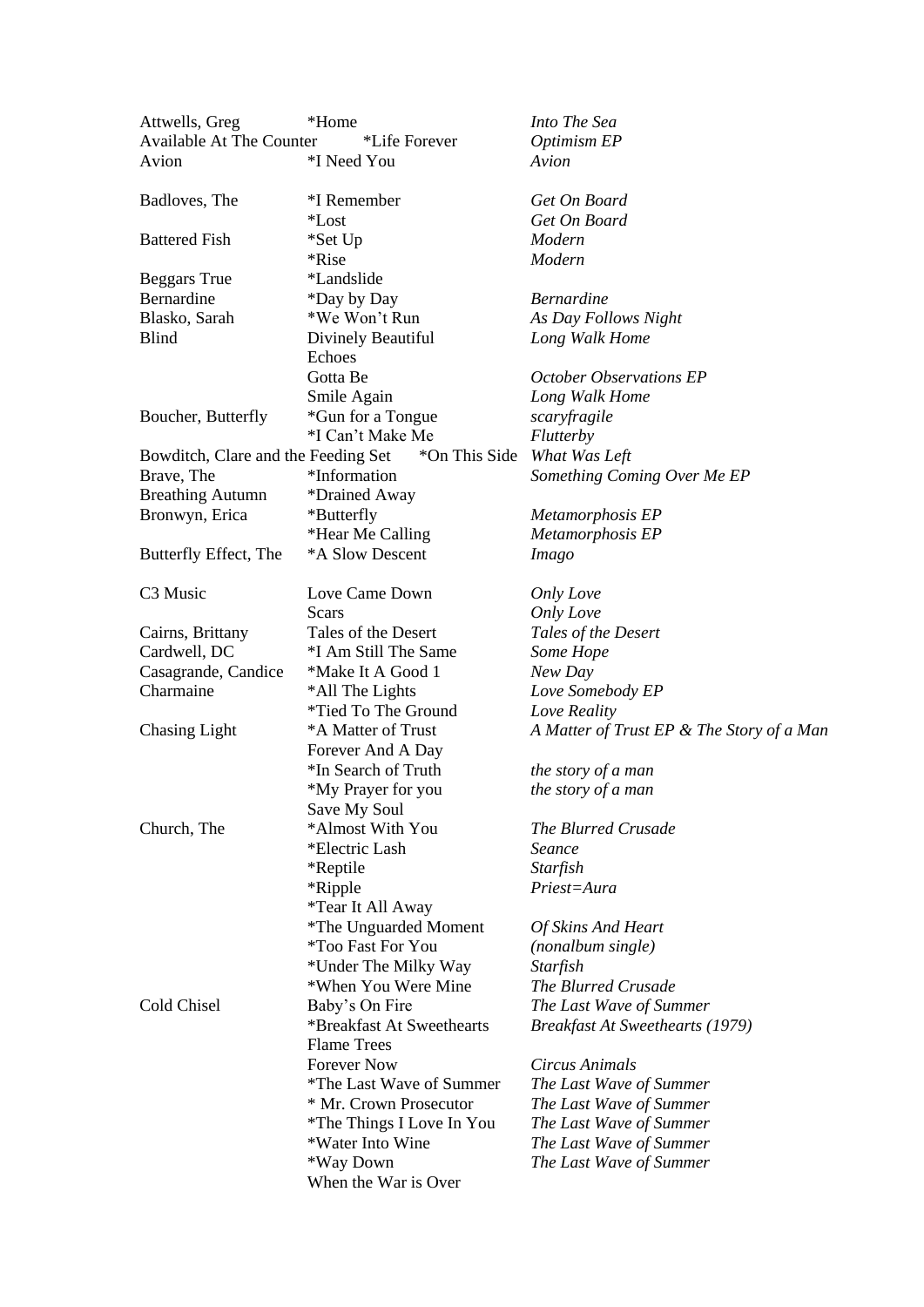| Cole, Lydia                  | *Blind Boy                    | Me & Moon                  |
|------------------------------|-------------------------------|----------------------------|
|                              | *Feels Like                   | Love Will Find A Way EP    |
|                              | *Love and Loss and Love       | Me & Moon                  |
|                              | *Tonight                      | Love Will Find A Way EP    |
| Company of Strangers         | *Sweet Love                   | Company of Strangers       |
| Compliments of Gus           | Heartbeat                     |                            |
|                              | In The Middle                 |                            |
|                              | *Meteors                      |                            |
|                              | Transparent                   | Neon Show                  |
| Conway, Deborah              | It's Only The Beginning       |                            |
| Cooke, Melanie               | So Much Water                 | Whispers of Revolution     |
| Court, Andy James            | Supernatural                  | Remember                   |
| Crazy Old Maurice            | *Are You There For Me?        | The Empty Glimmer EP       |
|                              | *The Empty Glimmer            | The Empty Glimmer EP       |
| Cross, Selena                | *I'm Not Lost                 | The Other Side             |
| Crothers, Androo             | Get It Right                  | <b>Ironstone Track EP</b>  |
| Crothers, Mel                | *Bigger                       | Faithful                   |
| <b>Crowded House</b>         | Distant Sun                   |                            |
|                              |                               |                            |
|                              | Don't Dream It's Over         |                            |
|                              | Fall At Your Feet             |                            |
|                              | Four Seasons In One Day       |                            |
|                              | Nails In My Feet              |                            |
|                              | Something So Strong           |                            |
|                              | Weather With You              |                            |
| Csikos, Cherie               | Echoes                        |                            |
|                              |                               |                            |
| Davidson, Phil               | <b>Love That Matters</b>      |                            |
| de Valence, Francesca        | *Beautiful Night              | Things That We Had Said EP |
|                              | *Things That We Had Said      | Things That We Had Said EP |
| Dead Storm, The              | *The Best Day                 |                            |
| Deadstar                     | *Deeper Water                 | Somewhere Over The Radio   |
| Derricutt, Edwin             | Lifeboat                      | <b>Three Hours South</b>   |
|                              | *Symmetry                     | Symmetry                   |
| Detour 180                   | *She Walked In                | Detour 180                 |
|                              | *When You Call                | Detour 180                 |
| Dickson, John                | *Maranooka                    | Maranooka                  |
| Died Pretty                  | DC                            | Doughboy Hollow            |
| Divinyls                     | *Boys in Town                 | Music from Monkey Grip EP  |
|                              | <b>Science Fiction</b>        | Desperate                  |
| Donovan, Emma & The Putbacks | *Dawn                         | Dawn                       |
| Dragon                       | Cry                           | Body and the Beat          |
|                              | Dreams of Ordinary Men        |                            |
|                              | Rain                          | Body and the Beat          |
| Dumpster                     | Anywhere But Inside           | See Through Me             |
|                              | *Cravin' Mild                 | $sky$ -fi                  |
|                              | *Set In Gold                  |                            |
|                              |                               | See Through Me             |
| Dures, Kye                   | Beautiful Beyond (Zac's Song) |                            |
|                              |                               |                            |
| Eden                         | Thought I Knew Better         | Eden                       |
| Elah                         | *Don't Stay                   |                            |
| <b>Elementary Penguin</b>    | Da Funkaters                  | #1 with a bullet           |
| Eurogliders                  | *Heaven (Must Be There)       | This Island                |
| Evans, Bob                   | *Don't You Think It's Time?   | Suburban Songbook          |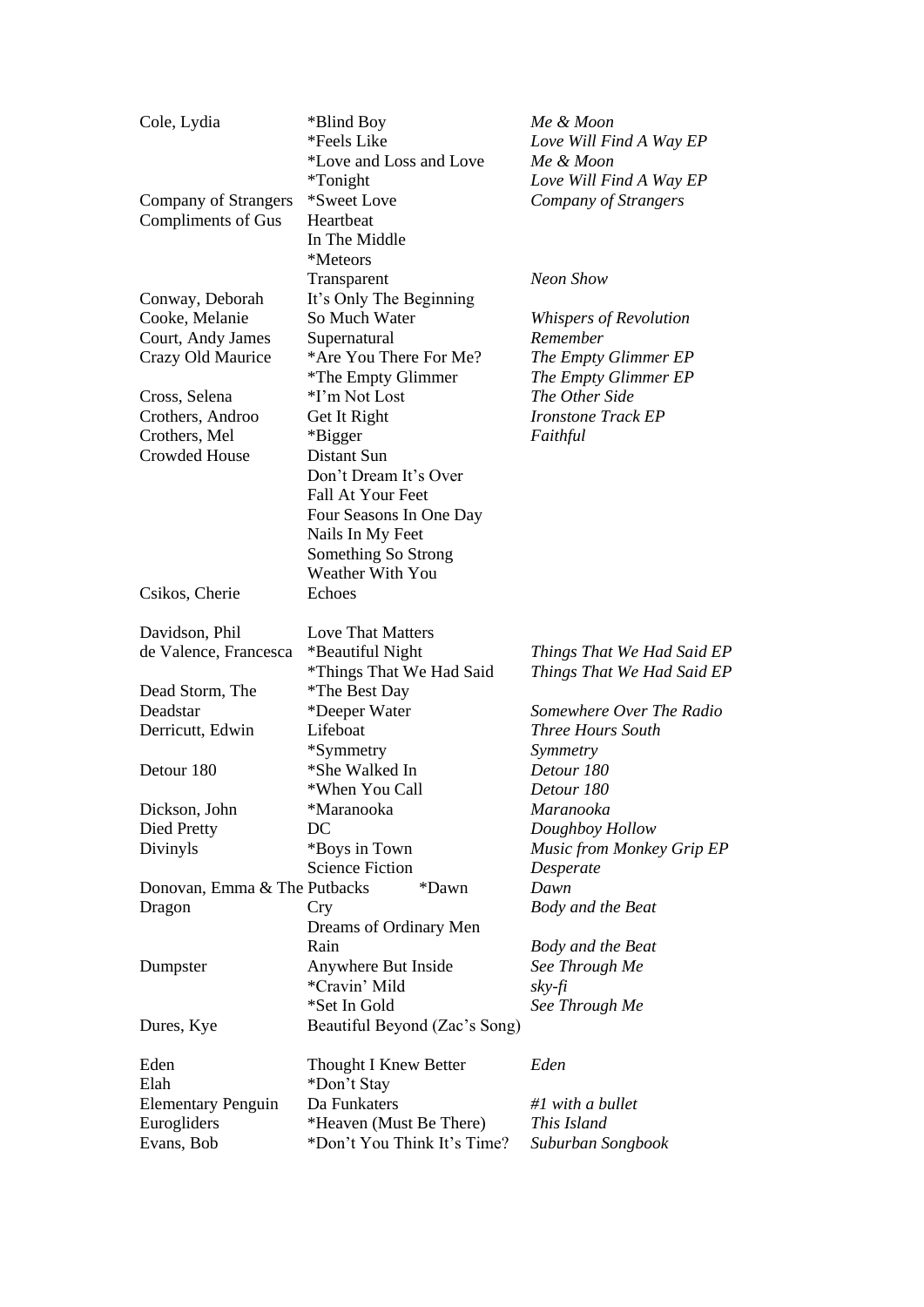| Facades                 | *Brilliant Disguise                      | Facades                          |  |
|-------------------------|------------------------------------------|----------------------------------|--|
| <b>Falling Short</b>    | *Billboards (is this worth fighting for) |                                  |  |
| <b>Falling Sparrows</b> | A Light For All Around                   |                                  |  |
|                         | Stilled & Quieted                        |                                  |  |
| Fanning, Bernard        | *Wish You Well                           | Tea And Sympathy                 |  |
| <b>Farlow Star</b>      | *Around The Bend                         | Life, Love and Other Mysteries   |  |
| Fieldes, Mia            | Fearless                                 |                                  |  |
| <b>Flowers</b>          | *Can't Help Myself                       | <i>Icehouse</i>                  |  |
|                         | *Icehouse                                | <i>Icehouse</i>                  |  |
|                         | *Sister                                  | <i>Icehouse</i>                  |  |
|                         | *Walls                                   | <i>Icehouse</i>                  |  |
|                         | *We Can Get Together                     | <i>Icehouse</i>                  |  |
|                         | for KING & COUNTRY Hope Is What We Crave | Crave                            |  |
|                         | It's Not Over Yet                        | Run Wild, Live Free, Love Strong |  |
|                         | *Priceless                               | Run Wild, Live Free, Love Strong |  |
|                         | Shoulders                                |                                  |  |
| Former Love, The        | *Double-Sided Sword                      |                                  |  |
| Forster, Robert         | *Learn To Burn                           | Songs To Play                    |  |
| Fray, The               | Over My Head (Cable Car)                 | How to Save a Life               |  |
| Fraser, Brooke          | *Kings and Queens                        | <b>Brutal Romantic</b>           |  |
|                         | Lifeline                                 |                                  |  |
|                         | *Something In The Water                  | Flags                            |  |
| Frugals, The            | A Formula For Success                    | <b>Formula For Success</b>       |  |
| <b>Full Hearts</b>      | Spirit And Truth                         |                                  |  |
| Furler, Peter           | I'm Alive                                | On Fire                          |  |
|                         | Reach                                    | On Fire                          |  |
|                         |                                          |                                  |  |
| Garage Hymnal           | *Child's Play                            | Garage Hymnal                    |  |
| Gardner, Amelia         |                                          |                                  |  |
| Gardner, Leoni          | People Get Ready                         | People Get Ready                 |  |
| Go-Betweens, The        | *Bachelor Kisses                         | <b>Spring Hill Fair</b>          |  |
|                         | *Bye Bye Pride                           | Tallulah                         |  |
|                         | *Cattle And Cane                         | <b>Before Hollywood</b>          |  |
|                         | *Dive For Your Memory                    | 16 Lovers Lane                   |  |
|                         | *Finding You                             | Oceans Apart                     |  |
|                         | *Love Goes On! (single version)          | 16 Lovers Lane                   |  |
|                         | *Quiet Heart                             | 16 Lovers Lane                   |  |
|                         | *Streets Of Your Town                    | 16 Lovers Lane                   |  |
|                         | *Your Turn, My Turn                      | Send Me A Lullaby                |  |
| Gordon, Tanya           | *Braver Than You Think You Are           | Braver Than You Think You Are EP |  |
| Gotye                   | My Heart's A Mess                        |                                  |  |
|                         | Somebody That I Used To Know             |                                  |  |
| Grace, Julia            | *Carry Me Away                           | juliagrace                       |  |
|                         | Tin Cars                                 | juliagrace                       |  |
| Grace, Steve            | <b>Better Days Ahead</b>                 | <b>Better Days Ahead</b>         |  |
|                         |                                          | New Day Coming                   |  |
|                         | Change This World                        |                                  |  |
|                         | *Follow                                  | Follow                           |  |
|                         | Liberty Road                             | Liberty Road                     |  |
|                         | Look To The Cross                        | <b>Better Days Ahead</b>         |  |
|                         | Making A Difference                      | New Day Coming                   |  |
|                         | New Day Coming                           | New Day Coming                   |  |
| Grady, Steve            | *Hotel Chelsea                           | Hotel Chelsea                    |  |
|                         | *Jealous Man                             | Hotel Chelsea                    |  |
| <b>Grand Atlantic</b>   | <b>Coast Is Clear</b>                    | How We Survive                   |  |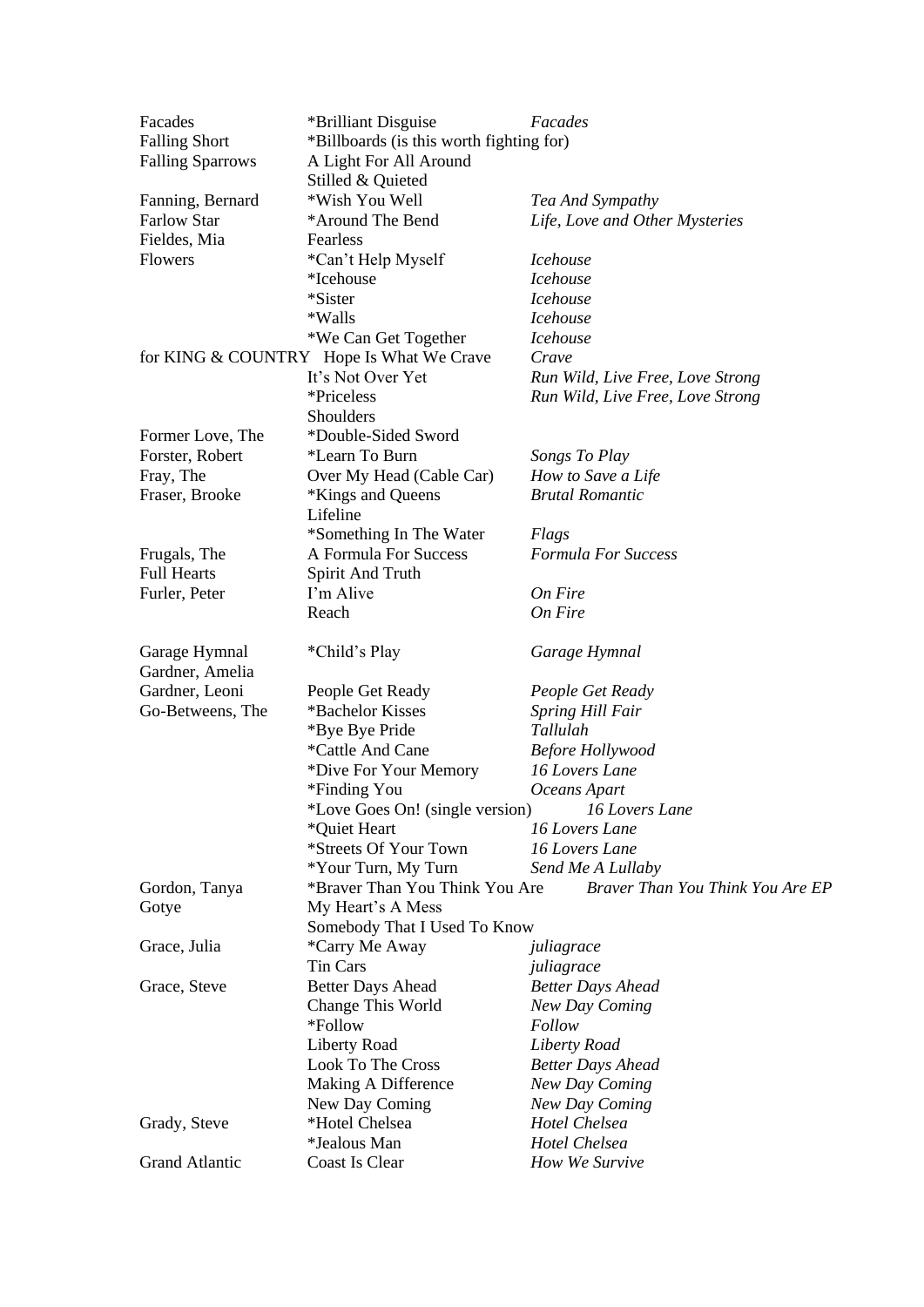| <b>Halcyon Drive</b> | *Crusoe                                                        | Cruel Kids EP                 |
|----------------------|----------------------------------------------------------------|-------------------------------|
| Hammond, Jess        | <b>Beautiful Friend</b>                                        | There Is Hope                 |
|                      | Redeemer                                                       | There Is Hope                 |
| Hazzard, Claire      | Beautiful                                                      | The Spectacular Thing         |
|                      | <b>Finest Unreliable Friend</b>                                | Claire Hazzard                |
|                      | The Spectacular Thing                                          | The Spectacular Thing         |
|                      | <i>*These People</i>                                           | The Spectacular Thing         |
|                      | *Where Sinners Sing                                            | The Spectacular Thing         |
| Hembrow, Dale        | Eternity                                                       | Free                          |
|                      | I Will Sing                                                    | Free                          |
|                      | Where The Rocks Meet The Sea Free                              |                               |
| Henrys, The          | She's My Hallelujah                                            | She's My Hallelujah EP        |
|                      | <b>Start Breathing</b>                                         | She's My Hallelujah EP        |
| Hillsong United      | Relentless                                                     | Zion                          |
|                      | Touch The Sky                                                  | <b>Empires</b>                |
| Hunter, Marc         | <b>Big City Talk</b>                                           | <b>Big City Talk</b>          |
|                      | *Get So Rough                                                  | Talk To Strangers             |
| Hunters & Collectors | Talking To A Stranger                                          |                               |
|                      |                                                                | Masterfile                    |
| Imbruglia, Natalie   | Icehouse (featuring Chrissie Amphlett) *Love In Motion<br>Torn |                               |
| Insideout            | Abide                                                          | Left of the Middle<br>Abide   |
|                      |                                                                |                               |
|                      | Banner                                                         | Abide                         |
|                      | Majesty                                                        | The Story EP                  |
|                      | New Day                                                        | The Story EP                  |
|                      | Novum                                                          |                               |
| <b>INXS</b>          | Afterglow                                                      | Switch                        |
|                      | *All Around                                                    | Welcome To Wherever You Are   |
|                      | *Baby Don't Cry                                                | Welcome To Wherever You Are   |
|                      | *Beautiful Girl                                                | Welcome To Wherever You Are   |
|                      | *Big Go Go                                                     | Underneath The Colours        |
|                      | *Black And White                                               | Shabooh Shoobah               |
|                      | *Burn For You                                                  | The Swing                     |
|                      | *Don't Change                                                  | Shabooh Shoobah               |
|                      | *Everything                                                    | <b>Elegantly Wasted</b>       |
|                      | *Fair Weather Ahead                                            | <b>Underneath The Colours</b> |
|                      | *Heaven Sent                                                   | Welcome To Wherever You Are   |
|                      | *I Send A Message                                              | The Swing                     |
|                      | *In Vain                                                       | <i>INXS</i>                   |
|                      | *Just Keep Walking                                             | <b>INXS</b>                   |
|                      | *Kiss The Dirt (Falling Down The Mountain)                     | Listen Like Thieves           |
|                      | *Learn To Smile                                                | <i>INXS</i>                   |
|                      | *Listen Like Thieves                                           | Listen Like Thieves           |
|                      | *Not Enough Time                                               | Welcome To Wherever You Are   |
|                      | *Original Sin                                                  | The Swing                     |
|                      | *Searching                                                     | <b>Elegantly Wasted</b>       |
|                      | *Stay Young                                                    | <b>Underneath The Colours</b> |
|                      | *This Time                                                     | Listen Like Thieves           |
|                      | To Look At You                                                 | Shabooh Shoobah               |
|                      | *Underneath The Colours                                        | <b>Underneath The Colours</b> |
|                      | *What You Need                                                 | Listen Like Thieves           |
|                      | *Wishy Washy                                                   | <i>INXS</i>                   |
|                      |                                                                |                               |

| Jacobs, Dave & The Prodigal Sons |                  | *Walkabout |  |
|----------------------------------|------------------|------------|--|
| Jade Diary                       | *A Thousand Days |            |  |

 $Mermaid$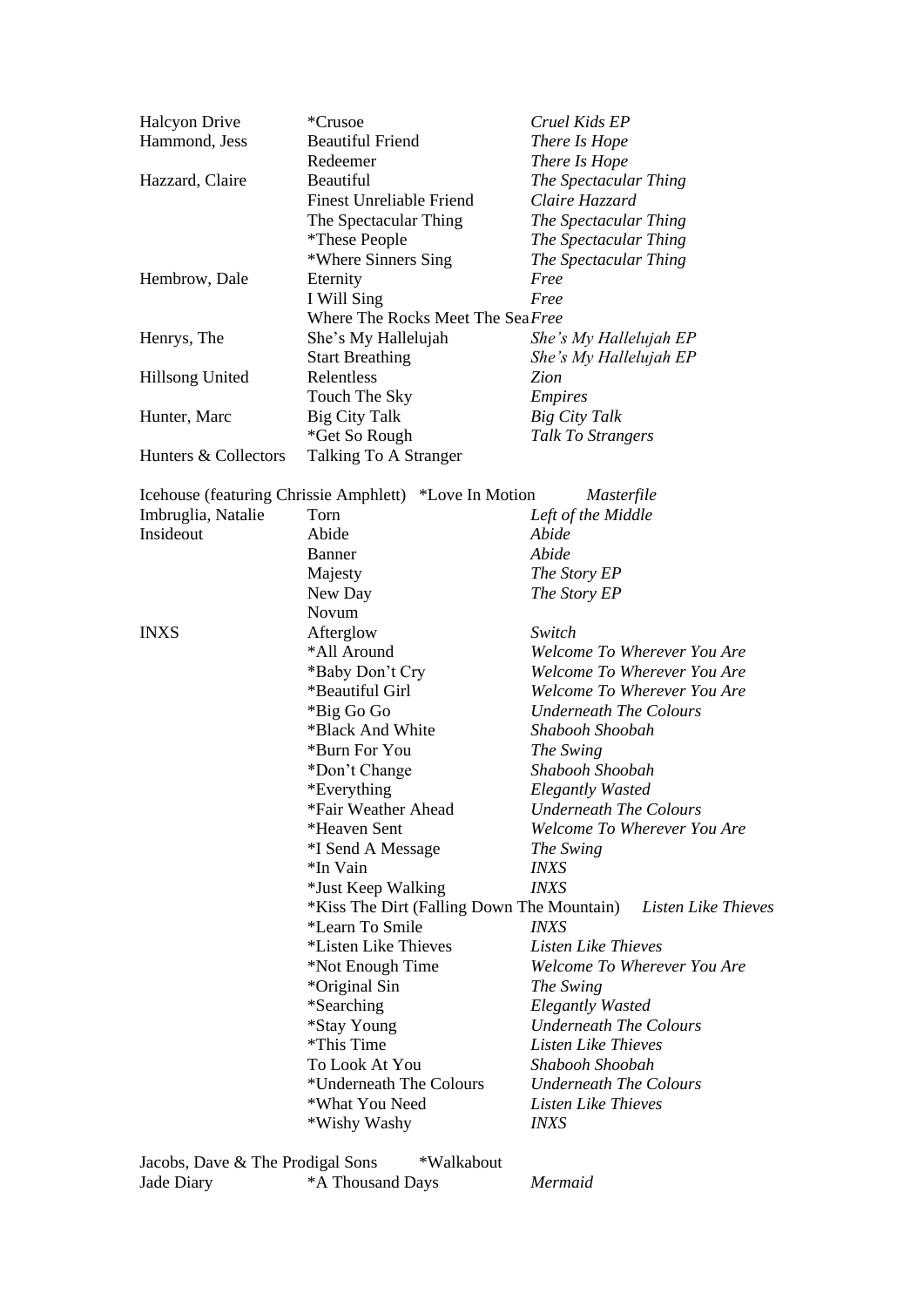|                      | *Cold Hearted<br>*Jordan                            | Mermaid                         |
|----------------------|-----------------------------------------------------|---------------------------------|
|                      | *Landscape of Dreams                                | Landscape of Dreams EP          |
|                      | *Love Called Me Home                                | Landscape of Dreams EP          |
|                      | *Rivers                                             | Mermaid                         |
|                      | *What She Wants                                     | Landscape of Dreams EP          |
| JaeL                 | *Broken                                             | <b>Infecting Your Mind</b>      |
|                      | *Nu Hope (Soul Jump)                                | Nu Hope                         |
| Joel, Phil           | Author Of Life                                      | Watching Over You               |
|                      | God Is Watching Over You                            | <b>Watching Over You</b>        |
|                      | <b>Strangely Normal</b>                             | <b>Watching Over You</b>        |
| John Butler Trio     | *Better Than                                        | <b>Grand National</b>           |
| Jones, Jake Lloyd    | Just Like That                                      | Just Like That!                 |
| JudahCall            |                                                     |                                 |
| K, Amy               | *Silent Cry                                         |                                 |
| Kate, Elisa          | Any Smarter?                                        | <b>Treasure</b>                 |
|                      | <b>Battlefield</b>                                  | <b>Treasure</b>                 |
|                      | Be Still                                            | <i>Treasure</i>                 |
|                      | <b>Blue Skies</b>                                   | To The Sky EP                   |
|                      | <b>Brighter</b>                                     | To The Sky EP                   |
|                      | *Fallen Angel                                       | Holding On To You               |
|                      | Feel The Love                                       | To The Sky EP                   |
|                      | Freeze                                              | <b>Treasure</b>                 |
|                      | Here With Me                                        | <b>Rising Above EP</b>          |
|                      | *Holding On To You                                  | Holding On To You               |
|                      |                                                     |                                 |
|                      | On My Side                                          | <b>Rising Above EP</b>          |
|                      | Owe You Something                                   | Holding On To You               |
|                      | <b>Rising Above</b>                                 | <b>Rising Above EP</b>          |
|                      | *Saturday                                           | <b>Treasure</b>                 |
|                      | <i>*Taking This Flight</i>                          | <b>Rising Above EP</b>          |
|                      | *The Light In You (aka The Crowd Tosses)            | <b>Treasure</b>                 |
| Keefe, Ann-Maree     | *Busy                                               | Cryptology                      |
|                      | Cryptology                                          | Cryptology                      |
|                      | Lost In The Atmosphere (When The Image Is Finished) |                                 |
|                      | *Rest in Me                                         | Cryptology                      |
| Kelly, Paul          | If I Could Start Today Again                        | nothing but a dream             |
|                      | Love Is The Law                                     | nothing but a dream             |
| Kersting, Vanessa    | *Included                                           | Where the Rubber Meets the Road |
| Kids in the Kitchen  | *Change in Mood                                     | <i>Shine</i> (1983)             |
|                      | *Current Stand                                      | <i>Shine</i> (1983)             |
| Kuepper, Ed          | *The Way I Made You Feel                            | Honey Steel's Gold              |
| La Spina, Anna-Maria | Seven Days                                          | <b>MINE</b>                     |
| Lads, The            | Creator                                             | Marvel                          |
| Ladyhawke            | My Delirium                                         | Ladyhawke                       |
| Larsen, Stu          | <b>Black Tree</b>                                   | <b>Black Tree EP</b>            |
|                      | Music Is My Mistress                                |                                 |
|                      | My Surrender                                        | Lies Will Keep You Out          |
|                      | Paper Sails                                         | Ryeford                         |
| Leo Nine             | *Believer (She's So Hazy)                           | Leo Nine EP                     |
|                      | *Curbside                                           | <b>Slow Steady Heart</b>        |
|                      | *Give A Little                                      | <b>Slow Steady Heart</b>        |
|                      | *Satisfied                                          | Leo Nine EP                     |
|                      |                                                     |                                 |
|                      | *Stay<br>*The Slow Bullet                           | <b>Slow Steady Heart</b>        |
|                      |                                                     | <b>Slow Steady Heart</b>        |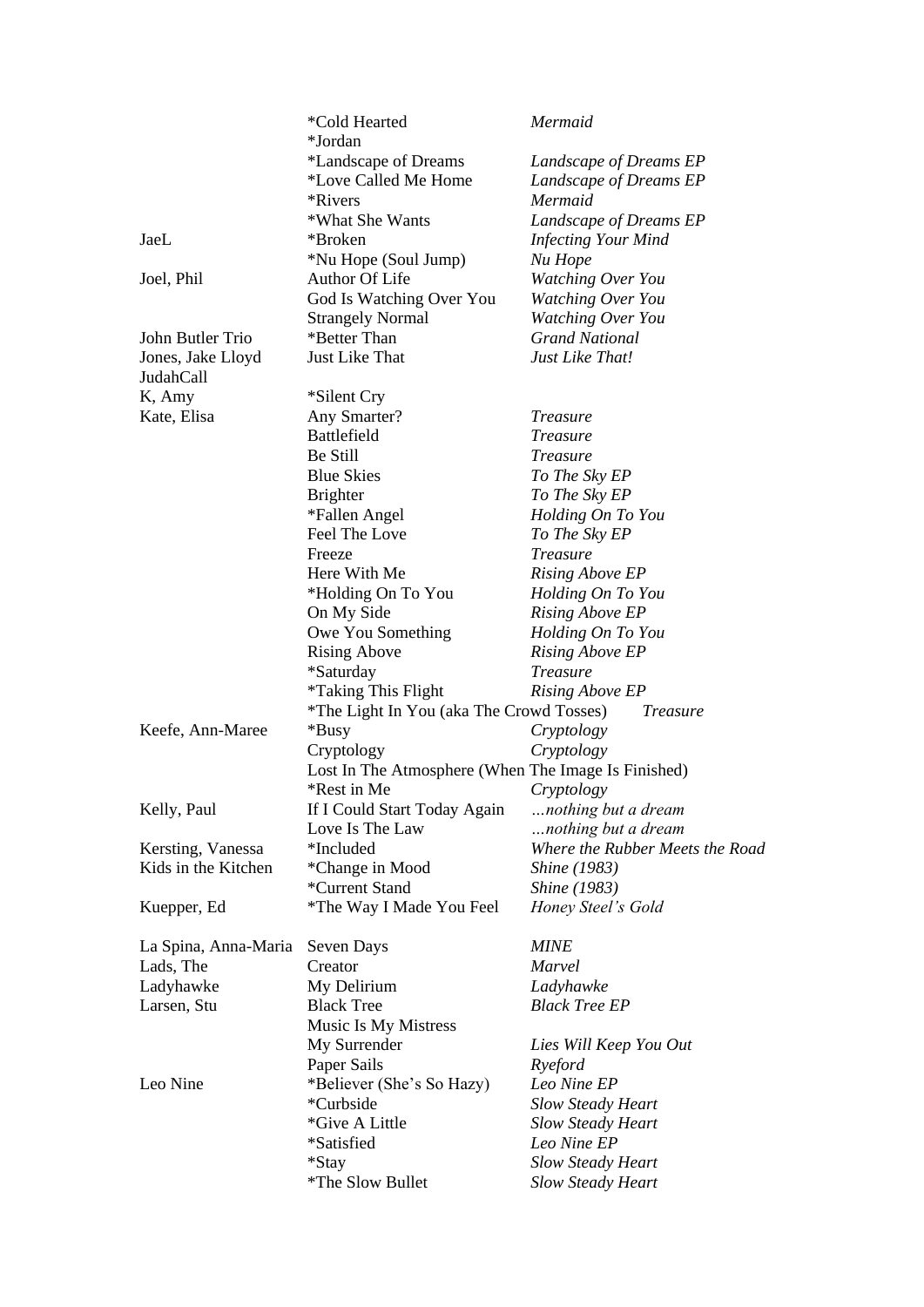|                            | *Tied Down                       | Leo Nine EP                         |
|----------------------------|----------------------------------|-------------------------------------|
| Leonardo's Bride           | Even When I'm Sleeping           |                                     |
| Lissa                      | *Dreams of You and I             | small steps – part 3 $EP$           |
|                            | *Run                             | Tahloumbi EP                        |
|                            | The Sun                          |                                     |
| Lloyd, Alex                | *1000 Miles                      | Distant Light                       |
|                            | *Amazing                         | <b>Watching Angels Mend</b>         |
|                            | *Beautiful                       | Distant Light                       |
|                            | *Green                           | <b>Watching Angels Mend</b>         |
|                            | *Never Meant To Fail             | Alex Lloyd                          |
|                            | <i>*Save My Soul</i>             | Distant Light                       |
| Lucas, Matt                | The Long Way Home                | Some Days Are Better                |
|                            | Mercy Lights My Way              | Some Days Are Better                |
|                            | *Morning Light                   | Hidden Here                         |
| Lucille, Lauren            |                                  |                                     |
| MacFarlane, Doug           | Freedom                          | Song of Justice                     |
| Magnify                    | In Wonder                        | In Wonder                           |
| Mainstage Collective       | *Toowoomba Sun                   |                                     |
| Maree, Ida                 | <b>Butterfly</b>                 | <b>Saving Grace</b>                 |
| Mark, Justin               | <b>Still</b>                     |                                     |
|                            |                                  | Love Conquers All EP<br>Choice Cuts |
| <b>Masters Apprentices</b> | *Because I Love You              |                                     |
|                            | *Living in a Child's Dream       | <b>Masters Apprentices</b>          |
|                            | *Undecided                       | The Masters Apprentices EP          |
| Matthews, Wendy            | *Standing Strong                 | The Witness Tree                    |
|                            | <b>Standback</b>                 | The Witness Tree                    |
|                            | *The Day You Went Away           | Lily                                |
| Maverick                   | *Your Love                       | Maverick                            |
|                            | <b>These New Tears</b>           | The Dance EP                        |
| McGrath, Levi              | *Children of War                 | Children Of War                     |
|                            | *Don't Lose Your Heart           | Come Home                           |
|                            | Eternal                          | Move                                |
|                            | *Letting It Go                   | Move                                |
|                            | *Ray of Light                    | Come Home                           |
|                            | *Where Do We Go                  | Children Of War                     |
| Merise                     | <b>Broken</b>                    | <b>Scars And Tears</b>              |
|                            | *Just Because                    | Goodbye Sadness                     |
|                            | <b>Scars And Tears</b>           | <b>Scars And Tears</b>              |
|                            | Why oh Why                       | Goodbye Sadness                     |
|                            | *You'll Never Know               | Goodbye Sadness                     |
| Midnight Oil               | *Beds Are Burning                | Diesel And Dust                     |
|                            | *Best Of Both Worlds             | Red Sails in the Sunset             |
|                            | <b>Blue Sky Mining</b>           | <b>Blue Sky Mining</b>              |
|                            | *Cold Cold Change                | Head Injuries (1979)                |
|                            | *Put Down That Weapon            | Diesel And Dust                     |
|                            |                                  | 10, 9, 8                            |
|                            | *Short Memory<br>*The Dead Heart | Diesel And Dust                     |
|                            |                                  |                                     |
|                            | *Power And The Passion           | 10, 9, 8                            |
|                            | *US Forces                       | 10, 9, 8                            |
|                            | *When The Generals Talk          | Red Sails in the Sunset             |
| Miller-Heidke, Kate        | *Caught In The Crowd             | Curiouser                           |
|                            | *The Last Day On Earth           | Curiouser                           |
| Mi-Sex                     | *Computer Games                  | Graffiti Crimes                     |
| Models                     | *I Hear Motion                   | The Pleasure Of Your Company        |
| Molly & Reuben             | *All the Lights                  | When the Wind Blows EP              |
| Moped                      | <b>Sunset Sunrise</b>            | Welcome To The Exodus               |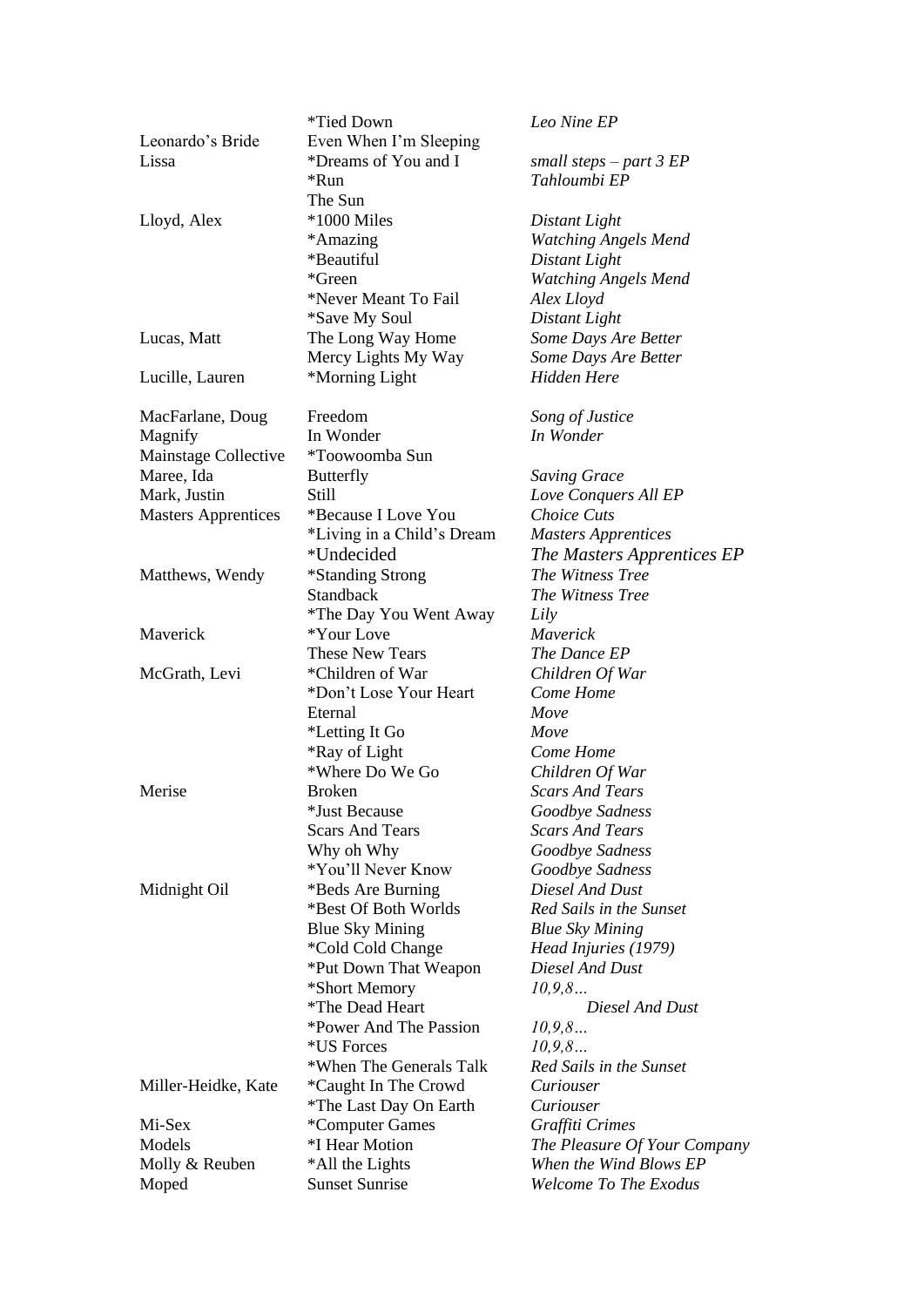| Mordechai             | *Buried Alive (Version 2)                   | Constellation (7 Songs 2010-2011)    |
|-----------------------|---------------------------------------------|--------------------------------------|
| Morris, Jenny         | *She Has To Be Loved                        | <b>Shiver</b>                        |
| Morrison/Thomson, Bel | *A New Creation                             | <b>A New Creation</b>                |
|                       | Battlefield Hymn                            | Bird's Eye View                      |
|                       | Bird's Eye View                             | Bird's Eye View                      |
|                       | *I Glory in the Cross                       | You Are My Destination               |
|                       | *In Time with You                           | You Are My Destination               |
|                       | *You are my Destination                     | You Are My Destination               |
| Mortification         | *Distarnish Priest                          | <b>Post Momentary Affliction</b>     |
| Moss, Ian             | Tucker's Daughter                           | <b>Matchbook</b>                     |
| Mullings, Emma        | *Skinny Roads                               |                                      |
| Murray, Pete          | Opportunity                                 |                                      |
|                       |                                             |                                      |
| Nainby                | *Friction                                   | Audience Of One                      |
| Naarah                | <i>*</i> The Story                          | The Story                            |
| New Empire            | *One Heart / Million Voices                 | Symmetry                             |
|                       | Relight The Fire                            |                                      |
| Newsboys              | <b>Beautiful Sound</b>                      | Love Liberty Disco                   |
|                       | <b>Entertaining Angels</b>                  |                                      |
|                       | Love Liberty Disco                          | Love Liberty Disco                   |
|                       | Million Pieces (Kissin' Your Cares Goodbye) |                                      |
|                       | Reality                                     | Take Me To Your Leader               |
|                       | Step Up To The Microphone                   | Step Up To The Microphone (1998)     |
|                       | Take Me To Your Leader                      |                                      |
| Newsome, John         | Come To Life                                | <b>Falling Awake</b>                 |
|                       | <b>Falling Awake</b>                        | <b>Falling Awake</b>                 |
|                       | How Loved Am I                              | Returning to the Place we Started EP |
|                       | *Relentlessly                               | <b>Falling Awake</b>                 |
|                       | *Rescue                                     | <b>Falling Awake</b>                 |
|                       | *This Mountain Will Sing                    | <b>Falling Awake</b>                 |
|                       |                                             | <b>Falling Awake</b>                 |
|                       | Watertight                                  |                                      |
| Norsworthy, Grant     | Bring Me To My Knees                        | <b>Resident Alien</b>                |
| Northie               | *Masterpiece                                |                                      |
|                       | <i>*Trash and Treasure</i>                  | In The Moment                        |
| Oates, Carolyn        |                                             |                                      |
| oceandeep             | *It's Over                                  |                                      |
|                       | *Just Say                                   |                                      |
| Ostella               | Angel's Love Song                           | Angel's Love Song EP                 |
| Otto, Melissa         | *It's Alright                               | <b>Opened</b>                        |
| Palmer, Rosanna       | And I Will Love You                         | You are Special                      |
|                       | Lonely Child                                | Stolen Innocence                     |
| Panics, The           | *Don't Fight It                             | Cruel Guards                         |
| Paperadio             | Safe Home                                   |                                      |
| Parachute Band        |                                             |                                      |
|                       | All My Life                                 | Love                                 |
|                       | Amazing                                     | Amazing                              |
| Paradox               | Carry You                                   | speak to me                          |
|                       | Crazy                                       | speak to me                          |
| Paul Colman Trio      | <b>Big Blue Planet</b>                      | <b>One</b>                           |
|                       | Solution                                    | <b>One</b>                           |
|                       | Turn                                        | Turn                                 |
| Paynter, Michael      | *A Victim Song                              |                                      |
|                       | *Closer                                     |                                      |
|                       | *Weary Stars                                | <b>Weary Stars</b>                   |
| Pearce, Chrissie      | *Disconnections                             | <b>Comfort Chair</b>                 |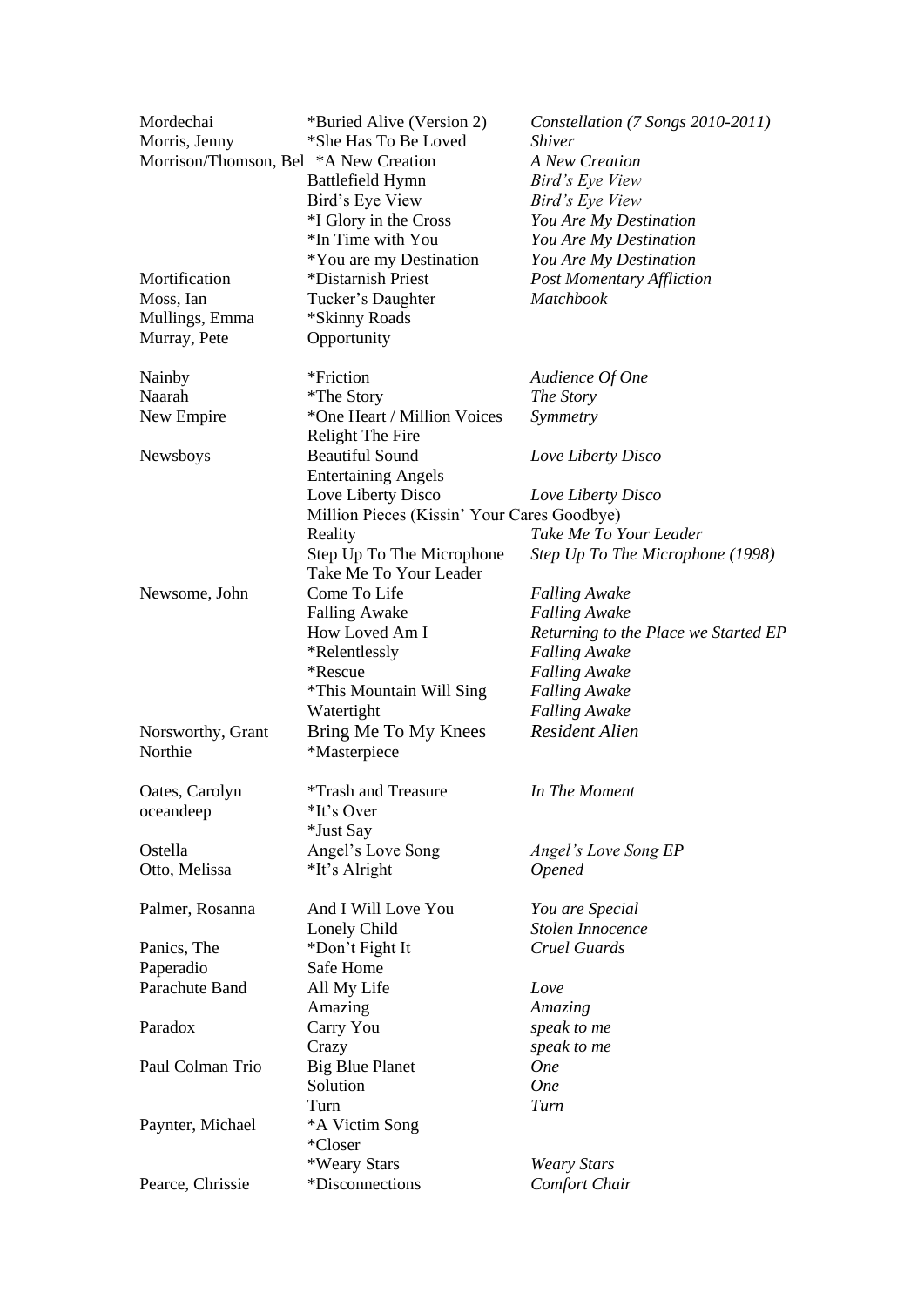|                            | *Lifted                                        | Comfort Chair                      |
|----------------------------|------------------------------------------------|------------------------------------|
| Peter Dixon Band           | Find A Way                                     |                                    |
| Planetshakers              | Salvation                                      | Free                               |
| Pleasance, Richard         | *Don't Cry                                     | Galleon                            |
| Popp, Heidi                | Anyway                                         | Say I Am Strong                    |
|                            | I Will Praise You In The Storm Say I Am Strong |                                    |
|                            | It Feels Like The Rain                         | <b>Beyond Life</b>                 |
| Powderfinger               | *Living Type                                   | Double Allergic                    |
|                            | *My Happiness                                  | <b>Odyssey Number Five</b>         |
|                            | *My Kind of Scene                              | <b>Odyssey Number Five</b>         |
|                            | *Nobody Sees                                   | Dream Days at the Hotel Existence  |
|                            | *Passenger                                     | <i>Internationalist</i>            |
|                            | *Pick You Up                                   | Double Allergic                    |
|                            | <i>*The Day You Came</i>                       | <i>Internationalist</i>            |
| Quick And The Dead         | *Forever                                       | Burn                               |
| Quick & The Dead, The *War |                                                | Hunger                             |
| Raising Ruins              | *Empty Sailor                                  | <b>Empty Sailor EP</b>             |
| Rankin, Geoff              | <b>Homely Ghost</b>                            | The Sacred Hill                    |
|                            | The Sacred Hill                                | The Sacred Hill                    |
|                            | <b>Tight Squeeze</b>                           | The Sacred Hill                    |
|                            | Treasure In Jars Of Clay                       | The Sacred Hill                    |
|                            | Walk With You                                  | The Sacred Hill                    |
|                            | *That Ain't Bad                                |                                    |
| Ratcat                     |                                                | Tingles $EP(1990)$ & Blind Love    |
|                            | *Don't Go Now                                  | <b>Blind Love</b>                  |
| Ray, Katy                  | <b>Hey Sister</b>                              | <b>Dreaming For Something More</b> |
| Rayson, Mike               | Save Me                                        | The Cloud                          |
| Real Life                  | Send Me An Angel                               | Heartland                          |
| Redruth                    | *Calm                                          | Hold Fast                          |
|                            | *First Love                                    | For God So Loved The World EP      |
|                            | *Heart Stops Beating                           | Hold Fast                          |
| Reynolds, Lisa             | Thank You                                      | <b>Fall Under Grace</b>            |
| Rhubarb                    | *Exerciser                                     | <b>Kamikaze</b>                    |
|                            | *Hard Enough                                   | <b>Slow Motion</b>                 |
|                            | *Holiday                                       | Kamikaze                           |
|                            | *Kamikaze                                      | Kamikaze                           |
|                            | *Landslide                                     | <b>Slow Motion</b>                 |
|                            | *Pennywise                                     | Kamikaze                           |
|                            | *Slow Motion                                   | <b>Slow Motion</b>                 |
|                            | *Start Again                                   | <b>Start Again</b>                 |
|                            | <i>*Zero</i>                                   | <b>Kamikaze</b>                    |
| Riches, Tanya              | Grace                                          | Grace                              |
| Ripple (Effect)            | *All Of Heaven Sees                            | All Of Heaven Sees                 |
|                            | *Open Your Eyes                                | self-titled                        |
| Robinson, Luke             | *I'm Gonna Find You                            | Seasons EP                         |
|                            | <b>Into Your Arms</b>                          |                                    |
|                            | *New Year, New Place                           | Here & Now EP                      |
| Rosanna's Raiders          | Crying In The Night                            | Clothed In Fire (1988)             |
|                            | He Is The King                                 | Clothed In Fire (1988)             |
|                            | Inside Is Living Hell                          | Calling Down Fire (1987)           |
|                            | Spotlight                                      | We Are Raiders (1985)              |
|                            | We Are Raiders                                 | Calling Down Fire (1987)           |
|                            | You Are Special                                | Clothed In Fire (1988)             |
| Rose Tattoo                | Rock 'n' Roll Outlaw                           | Rose Tattoo (1978)                 |
|                            | *We Can't Be Beaten                            | <b>Scarred For Life</b>            |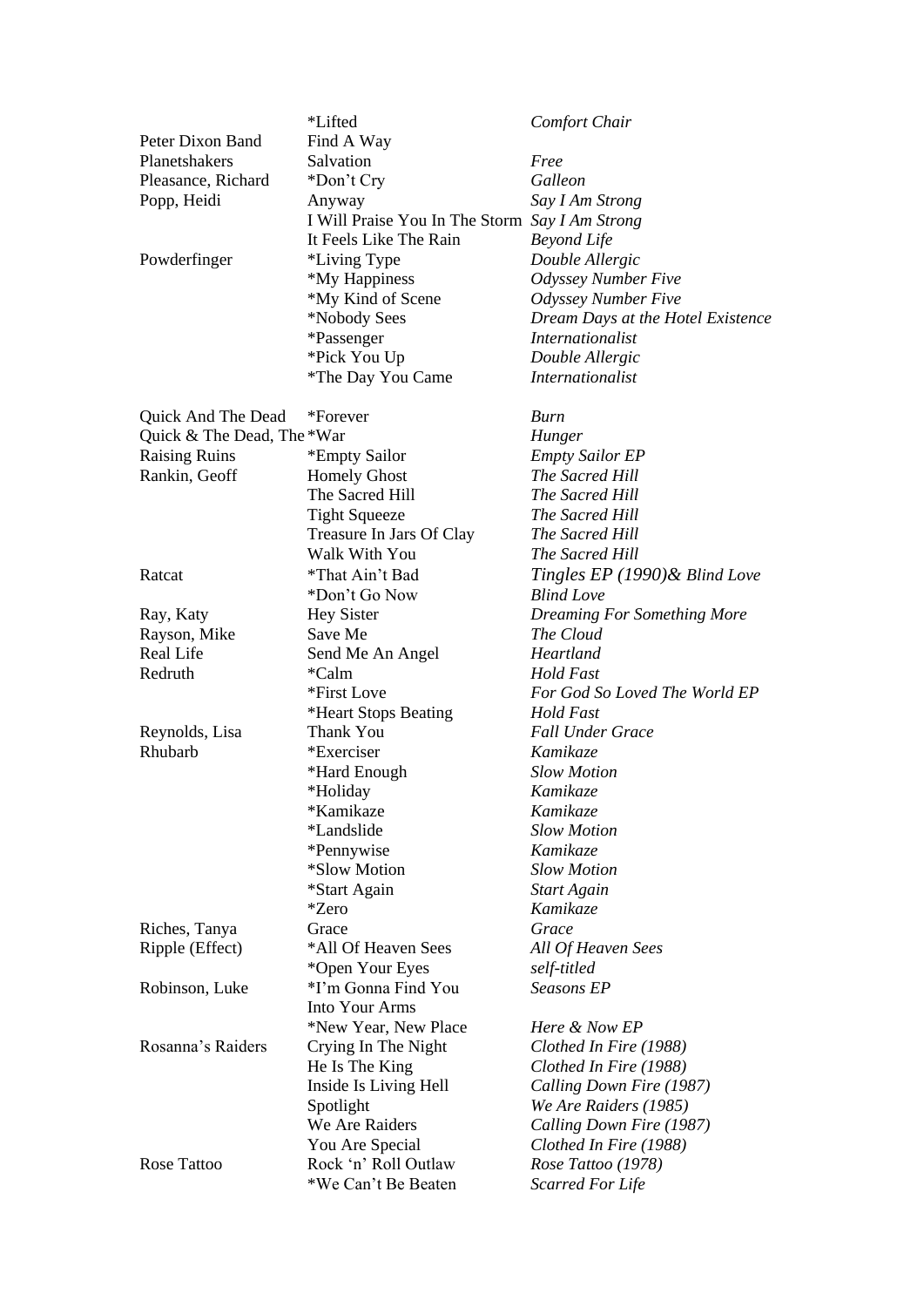| <b>Running Young</b>         | *Did You See                | We Are The Sons EP                          |
|------------------------------|-----------------------------|---------------------------------------------|
| <b>Sacred Intent</b>         | <b>Falling To Pieces</b>    |                                             |
| (fka Intone & Almost Alive!) | Separate The Argument       |                                             |
| <b>Sacred Stone</b>          | Driveway                    | <b>Bubble Bath</b>                          |
|                              | Everyday                    | <b>Bubble Bath</b>                          |
|                              | Glow                        | <b>Bubble Bath</b>                          |
|                              | More Than Ever              | Fall                                        |
|                              | <b>Respect Yourself</b>     | Fall                                        |
| Saints, The                  | *Ghost Ships                | A Little Madness To Be Free                 |
|                              | *Just Like Fire Would       | All Fools Day                               |
|                              | *(I'm) Stranded             | $(I'm)$ Stranded                            |
|                              | *Know Your Product          | <b>Eternally Yours</b>                      |
| Sal Paradise                 | Serenade                    | Re-tune The Sky                             |
| <b>SCAT</b>                  | Follow                      | Living Room                                 |
| Seasons                      | Over To You                 |                                             |
|                              | <i>*The Road</i>            | A Moment of Clarity EP                      |
| Seeing Verity                | God of the Incredible       | Limitless                                   |
| selahphonic                  | *Ghosts of 1999             |                                             |
|                              | *Heartbreak Heartbreak      |                                             |
|                              | Hollywood Kids              |                                             |
| Sevem Mi Lord                | God Is My Salvation         | To The King                                 |
| <b>Seven Stories</b>         | Elemental                   | Everything You Want (Nothing That You Need) |
|                              | *First Of Its Kind          | Everything You Want (Nothing That You Need) |
|                              | *Is That It?                | Everything You Want (Nothing That You Need) |
|                              | *Kicking Against The Bricks | <b>Judges And Bagmen</b>                    |
|                              | *Prince of Hollywood        | Everything You Want (Nothing That You Need) |
| Sharny                       | He's There                  | Not My Own                                  |
| <b>Silver Cities</b>         | <i>*Lights</i>              |                                             |
|                              | What You Waiting For?       |                                             |
| Silverchair                  | *Anthem For The Year 2000   |                                             |
|                              | *Straight Lines             | Young Modern                                |
|                              | *The Greatest View          | Diorama                                     |
| Simeon                       | *All Remains Is Love        | Then We Collide                             |
|                              | *Crazy For You              | Framed                                      |
|                              | Home                        | Framed                                      |
|                              | *I Can't Breathe            | Then We Collide                             |
|                              | *Standing On The Mountain   | Framed                                      |
| <b>Sleeping Wolves</b>       | *Empty Man                  |                                             |
| Something For Kate           | *Monsters                   | Echolalia                                   |
| Soorleys, The                | Destination                 |                                             |
|                              | *Rumble                     |                                             |
| Sorenson, Andy               | *Border                     | <b>Underwater Breathing</b>                 |
|                              | *Very Bright Future         | <b>Underwater Breathing</b>                 |
|                              | *Wonderworld                | <b>Underwater Breathing</b>                 |
| Soulframe                    | Graceful Royal              |                                             |
|                              | <i>*</i> Tonight            | <b>Escaping Entropy</b>                     |
| Speaking of Sarah            | Fades Away                  | <b>Silence Never Lies</b>                   |
|                              | Hold On Tight               | <b>Seven Hundred Seasons</b>                |
|                              | Reality                     | <b>Seven Hundred Seasons</b>                |
|                              | *Tigerlily                  | Seven Hundred Seasons                       |
| Split Enz                    | *Dirty Creature             | Time & Tide                                 |
| St. James, Rebecca           | Give Myself Away            | Pray                                        |
|                              | I'll Carry You              | Pray                                        |
|                              | Pray                        | Pray                                        |
|                              |                             |                                             |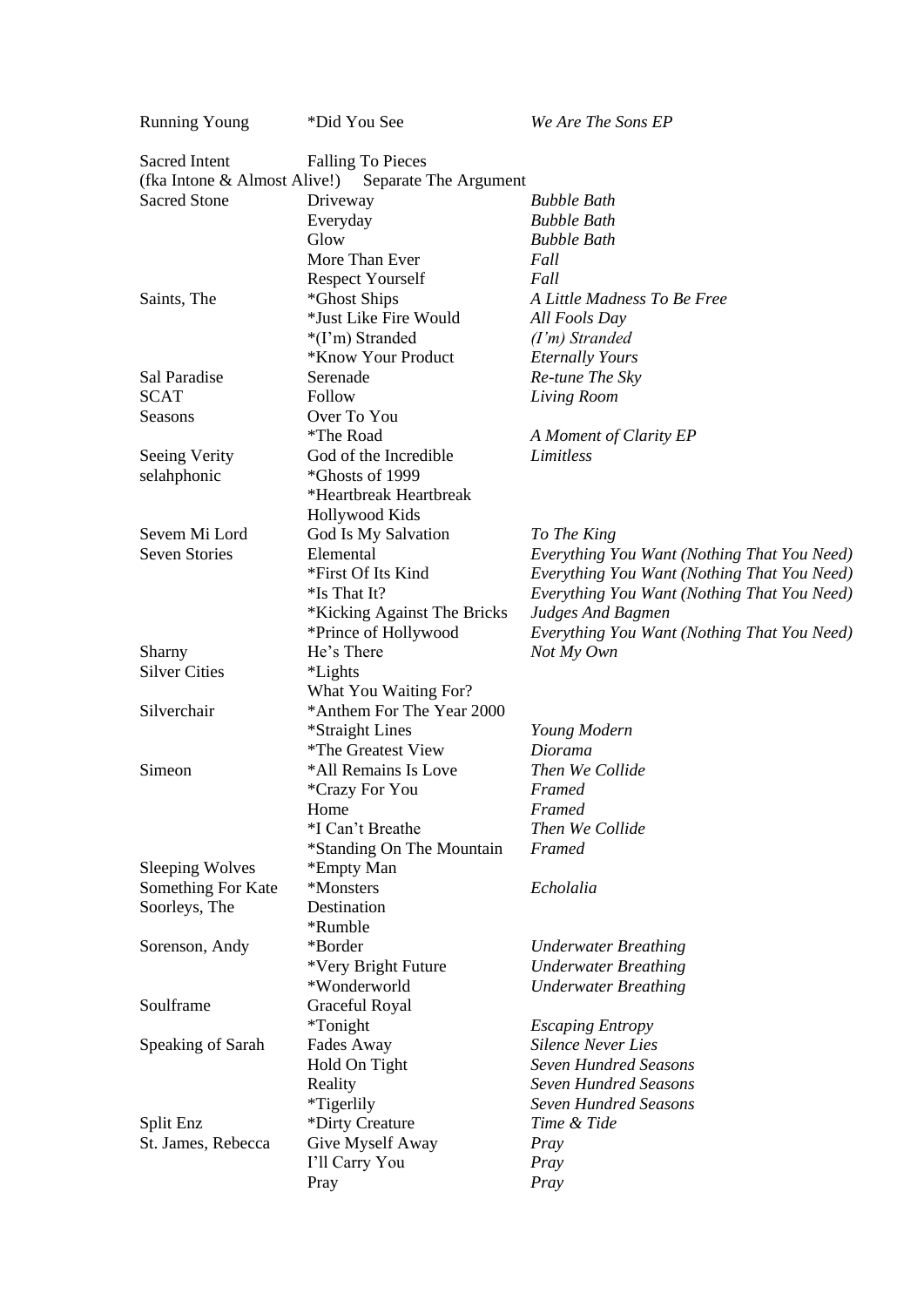| <b>Starlight Theatre</b>  | Billboards (is this worth fighting for)   | <b>Billboards</b> EP                   |
|---------------------------|-------------------------------------------|----------------------------------------|
| (fka Falling Short)       | Clear View                                | True Love Stories Never Have Endings   |
| Steeplejack               | *Richochet                                | <b>Welcome to Ourselves EP</b>         |
| Stevenson, Tarun          | <b>Break Away</b>                         | Something Old, Something New           |
|                           | *No More                                  | <b>Psalms For The Broken</b>           |
|                           | *Nothin' New                              | Something Old, Something New           |
|                           |                                           |                                        |
|                           | *Sail Away                                | <b>Psalms For The Broken</b>           |
| Stuart, Christopher       | *Dream Out Loud                           | In Colour Dream                        |
| Sunnyboys                 | Alone With You                            |                                        |
|                           | *Happy Man                                |                                        |
| <b>Super Raelene Bros</b> | *Revolution Day                           | <b>Revolution Day</b>                  |
| Superjesus                | Down Again                                |                                        |
| Tambo, Ian                | Hold On                                   |                                        |
|                           | You Lift Me Up                            |                                        |
| Tania G                   | You                                       | <b>What Really Matters</b>             |
|                           |                                           |                                        |
| Tasker, Nathan            | Floating                                  |                                        |
|                           | Like You Love Me                          | Must Be More                           |
|                           | *Man On A Wire                            |                                        |
|                           | No Good Reason                            |                                        |
| Taylor, Matt              | *I Remember When I Was Young              |                                        |
| Temper Trap, The          | Love Lost                                 | Conditions                             |
|                           | <b>Sweet Disposition</b>                  | Conditions                             |
| The Adventures of         | *Carry Me                                 | Split The Sky EP                       |
| (fka The Tone Rangers)    |                                           |                                        |
| Thomson, Bel              | see Morrison/Thomson, Bel                 |                                        |
| Tigertown                 | <b>Bullet From The Gun</b>                | Lonely Cities EP                       |
|                           | <i>*Lonely Cities</i>                     | Lonely Cities EP                       |
|                           | *Morning Has Finally Come                 | <b>Before the Morning</b>              |
| Tonjip                    | Beautiful                                 | $Tun-jip$                              |
|                           | Electromatic                              | Tun-jip                                |
| Torelle, Phadrah          | Be There With You                         | Evidence                               |
| Triffids, The             |                                           |                                        |
|                           | *Wide Open Road<br>*Feel                  | <b>Born Sandy Devotional</b><br>Listen |
| Tumes, Michelle           |                                           |                                        |
|                           | *Healing Waters                           | Listen                                 |
|                           | *Lovely (Center Of My Universe)           | Center Of My Universe                  |
| <b>TURNER</b>             | *Move                                     | <b>Ghosts</b>                          |
| U:CODIA                   | Run                                       |                                        |
| <b>UNITED</b>             | Touch The Sky                             | <b>Empires</b>                         |
| Updraft Imperative, The   | I Believe                                 | Chair                                  |
|                           | One Life                                  | Chair                                  |
|                           |                                           |                                        |
| Vanderzaag, Katie         | Not About Me                              | <b>Fragments Of A Wondering Mind</b>   |
|                           | Real                                      | what it's like EP                      |
| Vapour Theory, The        | *Glorious                                 |                                        |
| Vertigo                   | *Forever Lately                           |                                        |
| Vintage Season            | Autumn                                    | Vintage Season                         |
| Virgin Black              | *And The Kiss Of God's Mouth, Pt 1 & Pt 2 | Elegantand dying                       |
|                           | *Opera De Trance                          | Trance EP                              |
|                           | *Our Wings Are Burning                    | Elegantand dying                       |
| V Spy V Spy               | *Harry's Reasons                          | Harry's Reasons                        |
|                           | *Injustice                                | Harry's Reasons                        |
|                           | *Out And Dreaming                         | Harry's Reasons                        |
|                           | *Way Of The World                         | Harry's Reasons                        |
|                           |                                           |                                        |